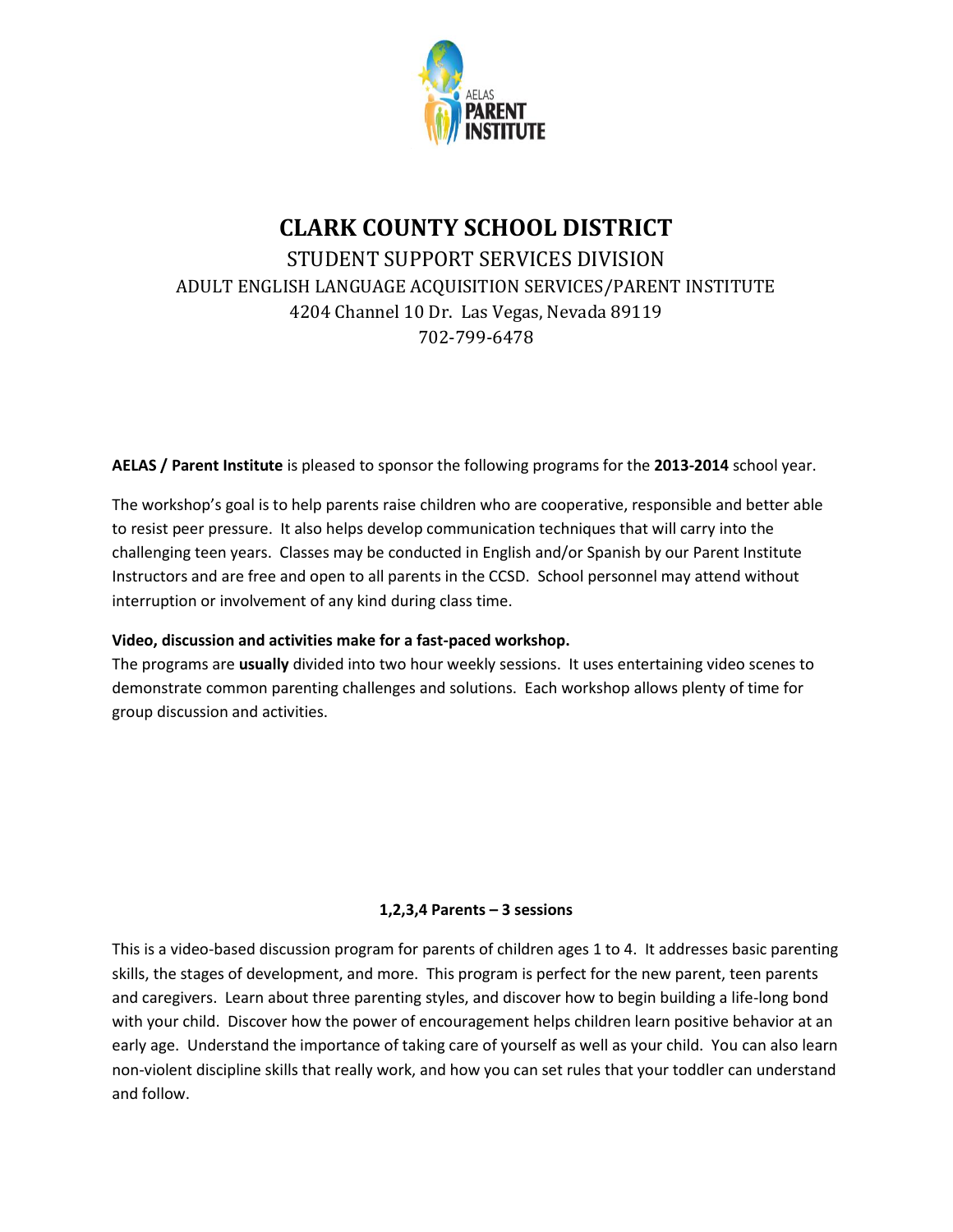#### **ADHD – 1 session**

This program introduces viewers to a variety of the most effective techniques for managing ADHD in the classroom, at home, and on family outings. Illustrated are ways that parents, teachers, and other professionals can work together to implement specific strategies that help children with the disorder improve their school performance and behavior. Informative interviews, demonstrations of techniques, and commentary from Dr. Barkley illuminate the significant difference that treatment can make.

# **Active Parenting - 3 sessions**

This is an interactive video-based learning experience that teaches a skills-focused model of parenting to parents of children ages 5-12. *Active Parenting* has proven particularly effective in keeping parent and other caregivers stimulated and engaged in the learning process while they learn such important skills as how to:

- Communicate effectively with children.
- Prevent the use of alcohol, tobacco, and other drugs.
- Discipline while teaching responsibility.
- Encourage the development of self-esteem and character.
- Redirect misbehavior and sidestep power struggles.
- Explore and encourage nonviolent conflict resolution inside the home and out.

#### **Active Parenting for Stepfamilies**– **3 sessions**

This video-based discussion program provides parents and stepparents with the skills they need to guide children through the transition and establish a solid framework for a successful stepfamily. *Active Parenting for Stepfamilies* is designed to serve parents of children ages 2-17. The three-session program focuses specifically on stepfamily issues, but it's also appropriate for foster parents, single parents in preparation for remarriage, parents of adopted children, and others who care for children after separation or loss.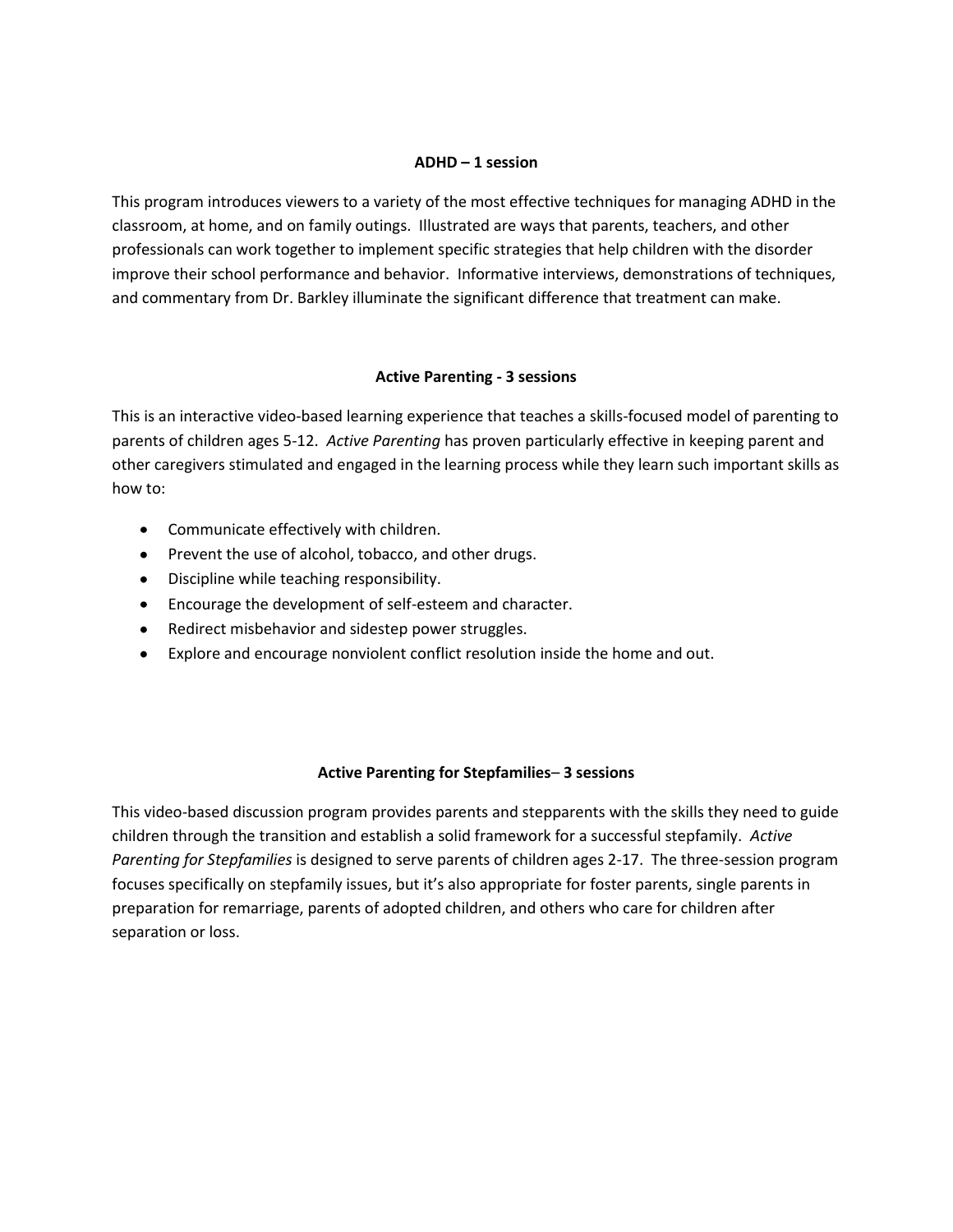#### **Active Parenting of Teens**– **3 sessions**

This video-based program provides parents with the skills they need to meet the challenges of parenting teens and preteens in today's turbulent society. Discover parenting styles: dictator, doormat, or active; learn how mutual respect and giving choices reduces power struggles and promotes cooperation. Understand how to use problems as learning opportunities; learn communication skills that help to solve problems while strengthening the parent-teen relationship. Master proven positive discipline techniques that also teach responsibility; understand the value of logical consequences. Prepare to talk to your teen about drugs, sexuality, and violence.

#### **Autism – 1 session**

Autism is a developmental disorder that appears in the first 3 years of life, and affects the brain's normal development of social and communication skills. This program is designed for parents to learn more about what Autism is, how to find signs and symptoms that come with it, and how to find proper help and treatment of this disorder. Parents can be more informed about the causes of the behavioral patterns of Autism.

# **Baby Care** – **Healthy Steps for Teen Parents – 3 sessions**

This program demonstrates basic skills that are vital for newborn care. These materials are written and developed by subject, and previewed in collaboration with a pediatrician, a nurse practitioner, a clinical nurse specialist in maternal child health, childbirth educator, and new and experienced parents. In this amazing video, teen parents will find a valuable guide that will help answer many questions and understand the importance of being good parents.

#### **Breast Cancer Awareness** – **1 session**

Breast cancer is a disease in which malignant (cancer) cells form in the tissues of the breast. It is considered a heterogeneous disease—differing by individual, age group, and even the kinds of cells within the tumors themselves. Each year it is estimated that nearly 200,000 women will be diagnosed with breast cancer and 450 will die each year. This workshop created for men and women of different ages. You will learn the importance of early detection plan, risk factors, signs & symptoms, breast selfexam and more that could save your life and that of many others.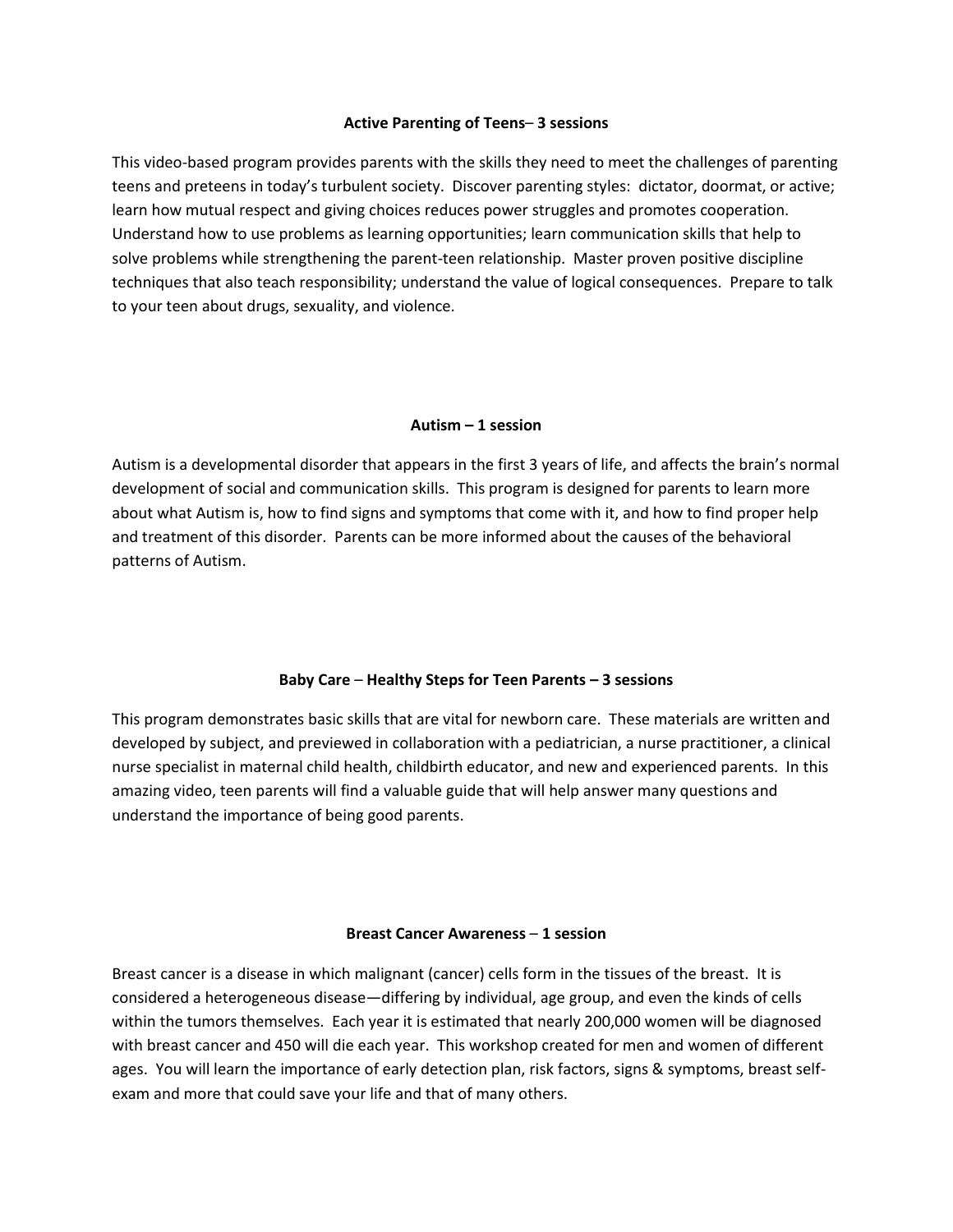#### **Bullying: Gaining Insight - 2 sessions**

Bullying is a serious problem that can disrupt a school's learning environment and have potentially devastating consequences for young people. *Bullying: Gaining Insight* examines ways adults can effectively identify and intervene in bullying situations. This program showcases situations in which faculty members face challenging situations within the school environment, highlighting important do's and don'ts to keep in mind, and providing ample opportunities for discourse on how the viewer would handle such scenarios. Also provide insight while stressing the need to promote a safe and healthy learning environment.

#### **Childhood Nutrition: Preventing Obesity** – **1 session**

The number of overweight children in our country has tripled in the last two decades. Obesity puts our kids at a higher risk for type 2 diabetes, early heart disease and low self-esteem. In this program parents learn effective ways to develop healthy eating and exercise habits for the whole family, so kids can feel their best from the inside out.

# **Children with Special Needs– 1 session**

*Children with Special Needs* challenge families and professionals to help children with special needs to reach their full potential by using a proven motivational, how-to approach. This video-based program provides detailed information on how to let go of the "perfect-baby" dream, face and resolve grief, avoid the no-false-hope syndrome, access early intervention services, and avoid the use of limiting and outdated labels. Also included are specific guidelines for working with professionals and understanding the law.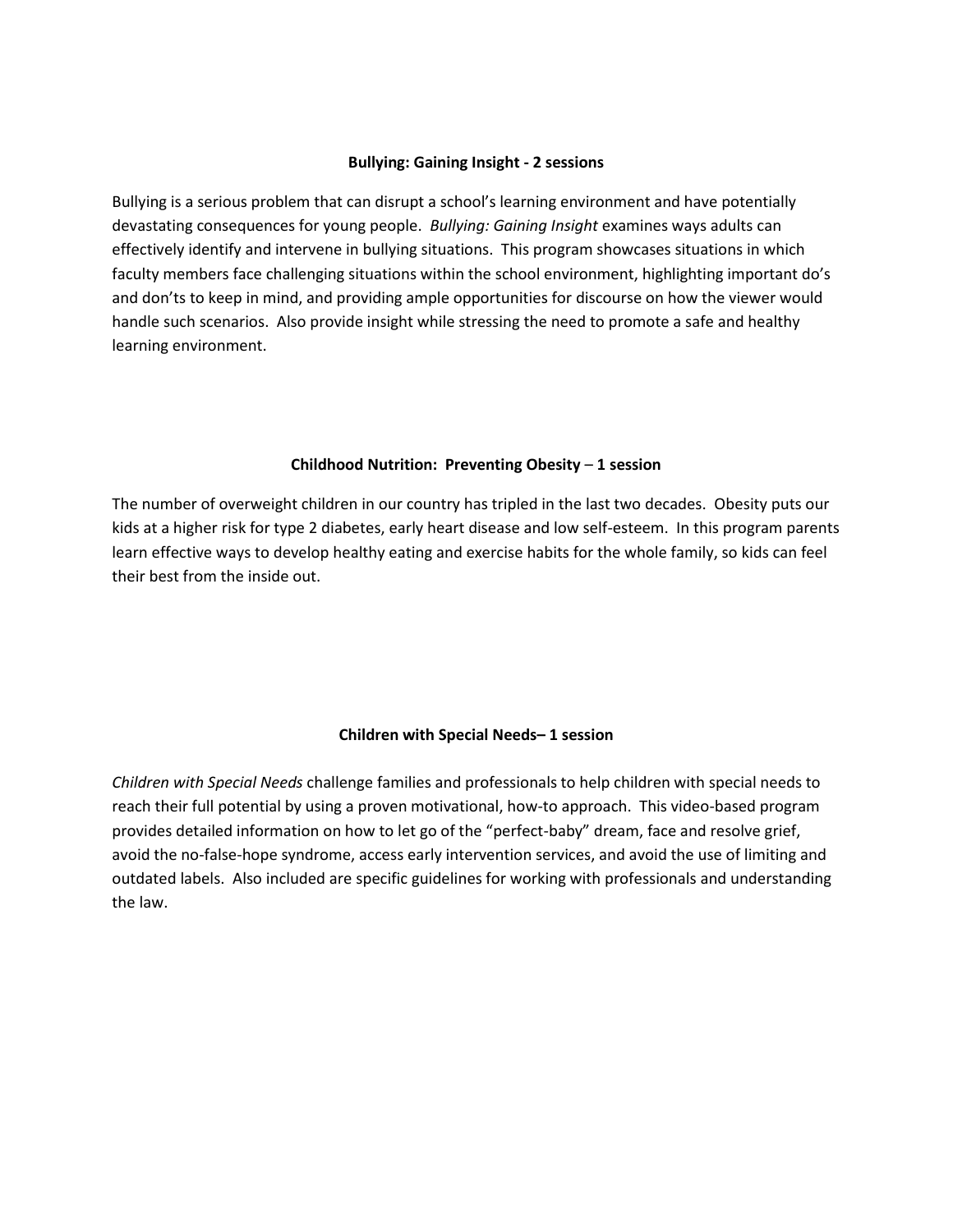# **Cooperative Parenting and Divorce**– 8 **sessions "Offered In Office ONLY"**

*Cooperative Parenting and Divorce* is a program created to divorced or separated parents with children. This seminar offers parents, community leaders, educator and the legal system a new and unique way to address the concerns of divorcing families. Regardless of family structure, children need parents who are committed to creating a two-home environment devoted to the well-being of every family member. During the divorce process, as parents struggle to restructure their family, they are often unaware of how their negative response to divorce may jeopardize their child's well-being.

# **Creating a Clean and Healthy Home –1 session**

*Creating a Clean and Healthy Home,* this program shows families the importance in controlling health problems such as asthma, allergies, mold, carbon monoxide, lead poisoning, polluted water, pests and hazardous household products. Children spend about 90% of their time indoors. Many childhood diseases ironically, can be attributed to a child's environment. In this program you can learn about health hazards in the home and get practical tips for keeping the home clean and healthy.

# **The Dad Difference-Young Men as Fathers (for Teens)—2 sessions**

This research-based video show dads how to be involved with their babies from pregnancy and on! *Dad Difference* features difference features a diverse group of real father, candid comments and practical tips to become more connected with their baby.

# **DIABETES—1 session**

Diabetes Mellitus, or simply Diabetes, is a group of metabolic diseases in which a person has high [blood](http://en.wikipedia.org/wiki/Blood_sugar)  [sugar,](http://en.wikipedia.org/wiki/Blood_sugar) either because th[e pancreas](http://en.wikipedia.org/wiki/Pancreas) does not produce enough [insulin,](http://en.wikipedia.org/wiki/Insulin) or because cells do not respond to the insulin that is produced. Data from the 2011 National Diabetes Fact Sheet, 25.8 million children and adults in the United States, 8.3% of the population has diabetes. In this workshop you will learn the three main types of Diabetes Mellitus (Type 1, Type 2 and Gestational diabetes), signs & symptoms, causes, diagnosis, prevention, risk factor and much more that could save your life.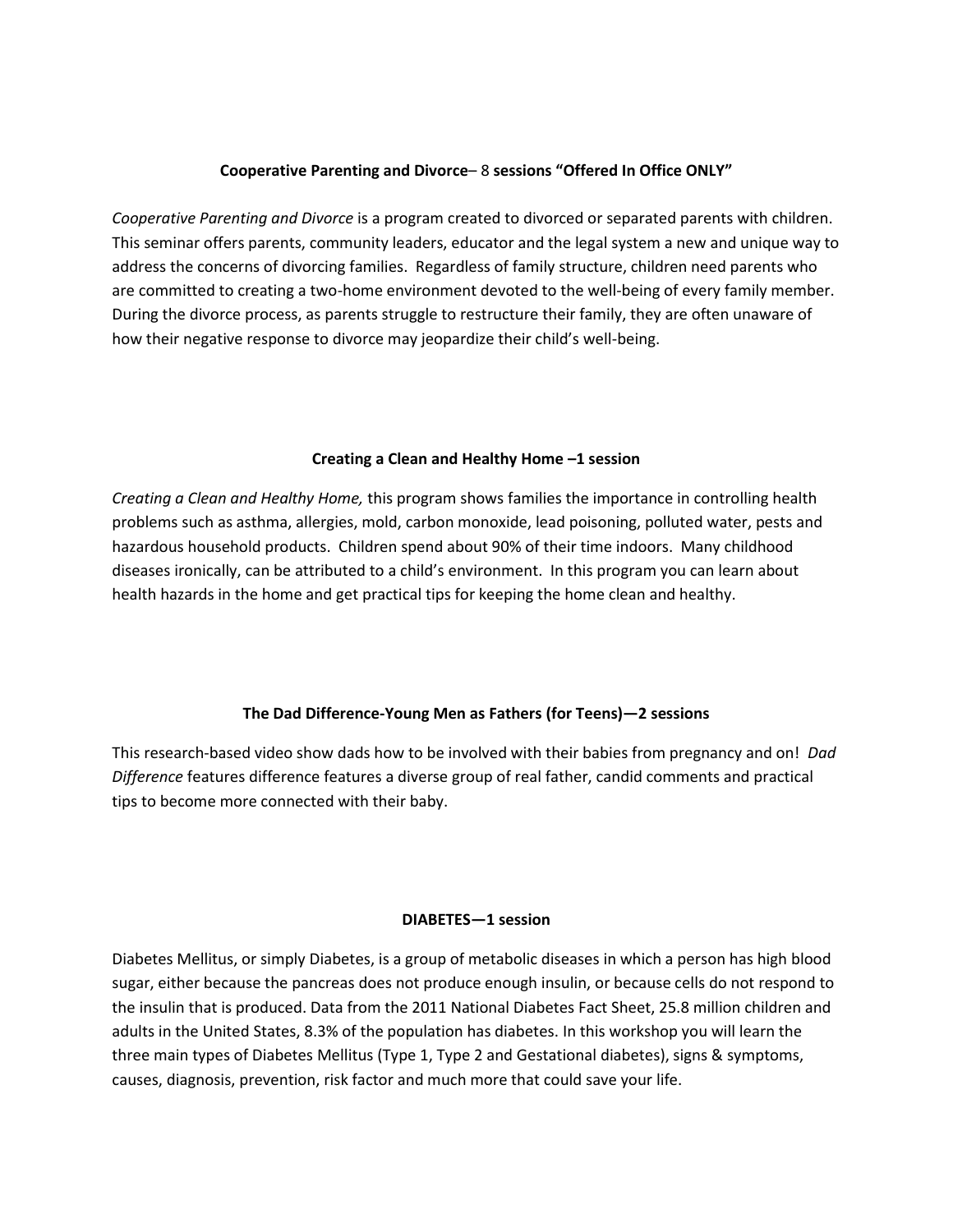#### **Domestic Violence** - **1 session**

In this class you will learn what *Domestic Violence* is, the different types of domestic violence and what you can do if you are a victim of domestic violence. You will also learn how to submit restraining orders, create a safety plan and be given domestic violence resources.

#### **Families Talk About…Single Parenting—1 session**

This program teaches the basics of becoming a successful single parent. Learn to organize your daily family life, ask for help when you need it, build on your parenting skills, look toward and plan for the future and build on family bonds.

# **Foster Care/ Aging Out** – **3 sessions**

The story of five young men people, who after being discharged from foster care, must fend for themselves. This series is a must-see for youth, foster parents, and child welfare professionals. Families talk about…Foster Parenting

# **Grandparents as Parents** – **1 session**

Real grandparents talk about the challenges of becoming the primary caretaker of their grandchildren. This is a program created for the more than a million American grandparents who today are the sole caregivers for their grandchildren; most have found their lives changed, their finances challenged, and their parenting techniques antiquated with a new, and often traumatized, generation. This program offer compassion, encouragement, and fact-filled advice. It covers everything a grandparent needs to know to cope with the practical, day-to-day needs of raising a child today.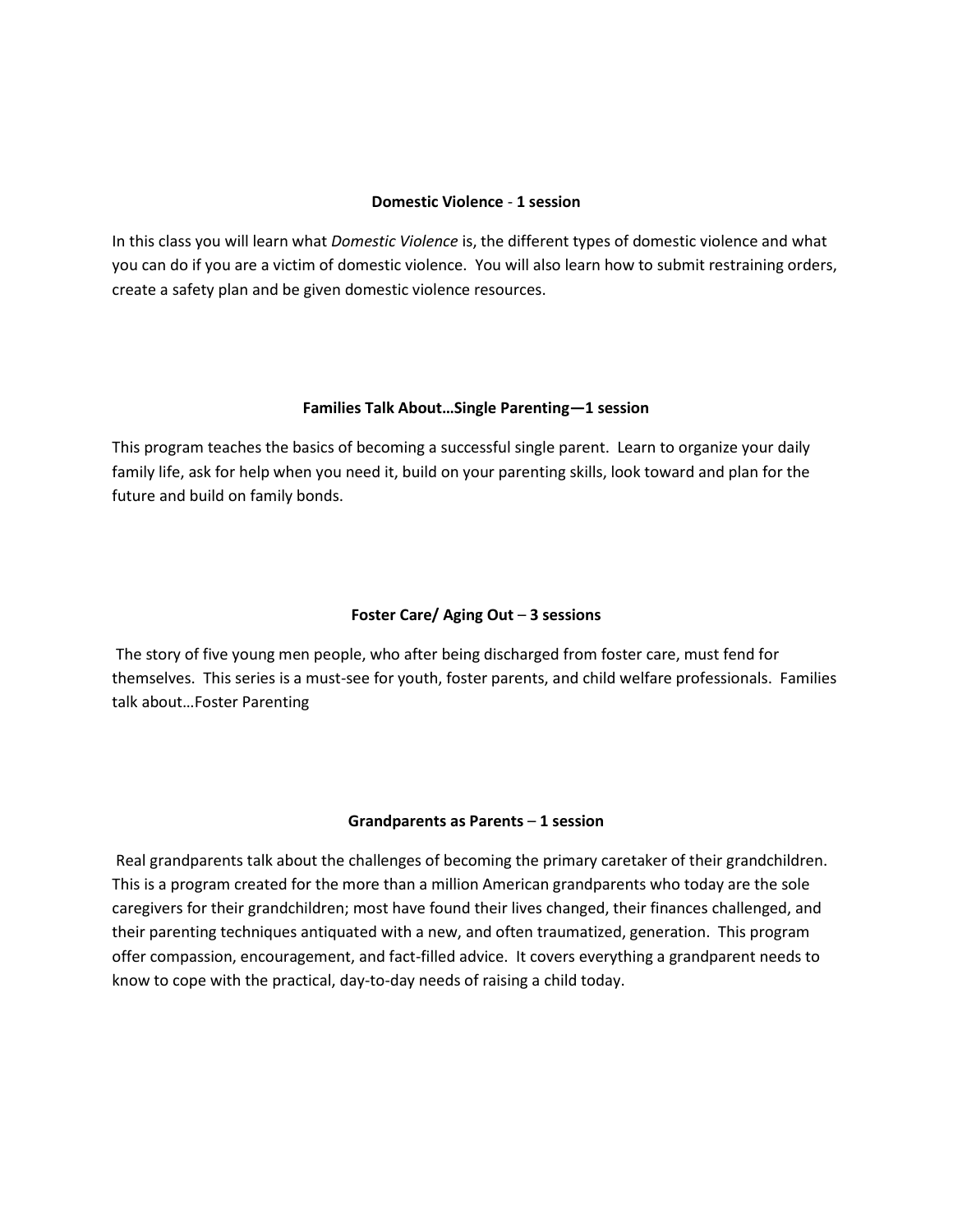# **Life Project Goal – 2 Sessions**

A life project does not have to be a goal for the distant future. It is important to set goals for ourselves every day. Life projects are not like a recipe, each person has to have an individual plan. Learn the importance of having a life project goal. Making goals for your life and helping your children to have a life project.

#### **Menopause**– **1 session**

Menopause is a series of natural biological changes that occur when your ovaries stop producing the hormone estrogen, and fertility ends. Menopause can take place over time, or can begin immediately after surgery that removes both the uterus and the ovaries. In this workshop, you will learn many important topics about menopause such as: causes, incidence, risk factors, signs & symptoms, tests and treatment. Understand the natural psychological and anatomical changes in the life of a woman.

# **Parents on Board** –**3 sessions**

The purpose of the *Parents on Board* is to give you specific ways to be positively involved in your children's education. Even if you are already involved, this program will show how to build on your efforts to support your children and your children's school.

In the *Parents on Board* program, you will learn about proven methods for helping your children succeed in school, such as:

- Developing a structured but not rigid home environment that promotes learning.
- Having high but realistic expectations for your children's success.
- Encouraging curiosity, problem solving and independent thinking in your children.
- Encouraging positive behavior in your children.
- Modeling lifelong learning and the value of education.  $\bullet$
- Build positive parent teacher relationships.  $\bullet$
- Supporting the discipline policy of your children's school.
- Understanding your children's learning styles and how to develop and strengthen them.
- Becoming "positive coaches" when helping your children with school work.  $\bullet$
- Encouraging language development through reading, talking and listening.  $\bullet$
- $\bullet$ Making learning part of everyday life.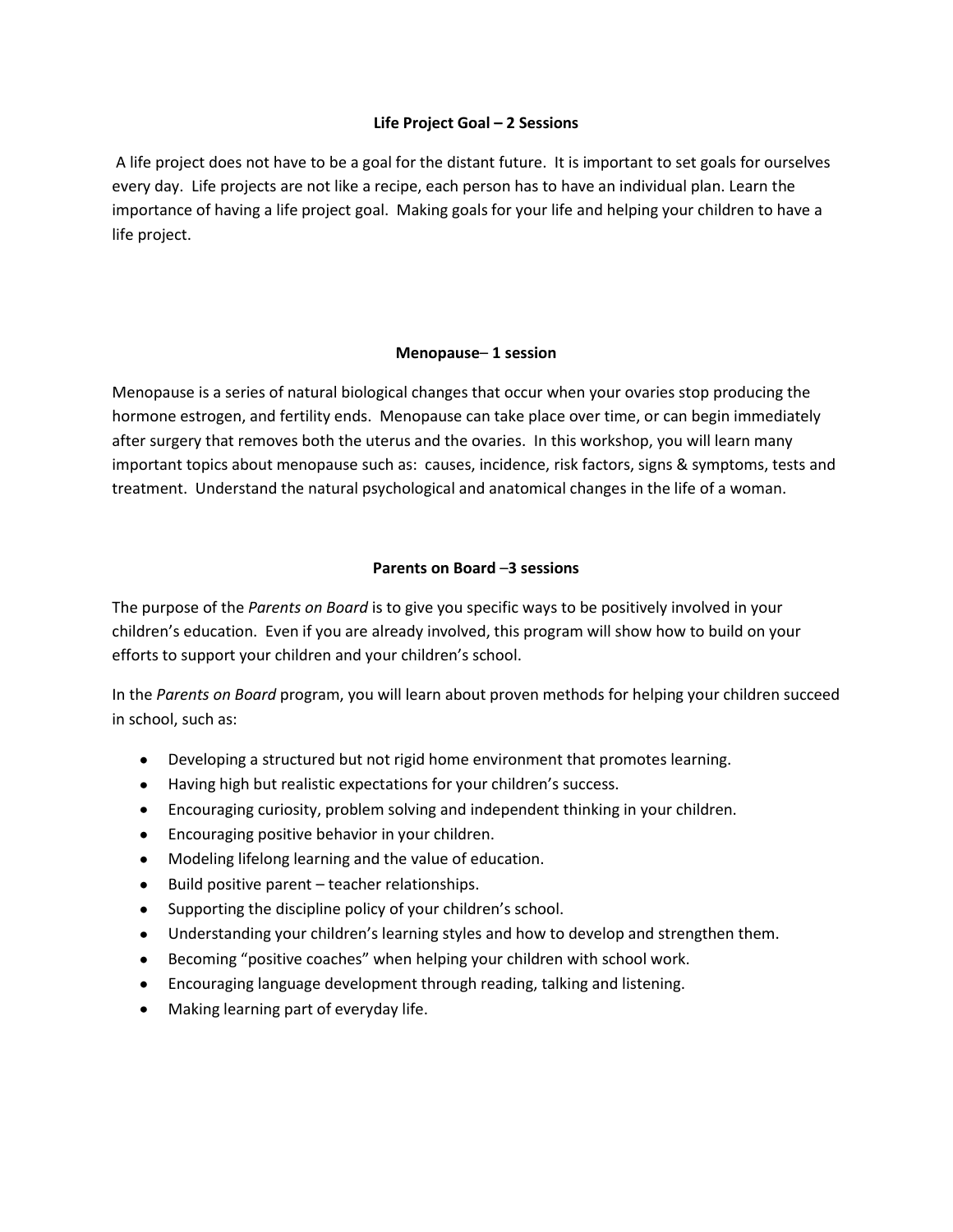#### **Parents on Your Side** – **3 sessions**

This class is conducted by AELAS Director "Priscilla Rocha". Increasingly, teachers and administrators recognize that parent support can be a key factor in a student's success in school. Parents are in a unique position to offer insight, assistance, backup, and encouragement concerning their children. Learn to identify six important types of involvement between families, schools, and the community.

# **Personal Hygiene– 1 sessions**

Personal hygiene and a clean environment are essential to maintaining good health. This program introduces the parents on different hygienic techniques that are common and healthy. It covers daily and healthy routines and proper ways of doing them. The topics covered include brushing your teeth, using mouth wash, flossing, shaving, bathing, and other ways to groom oneself to prevent offensive body odor and be more presentable to others. These topics are important to prevent diseases and maintain a healthy lifestyle.

# **Regaining Family Moral Leadership – 1 session**

The purpose of the *Regaining Family Moral Leadership* class is to help parents learn how to keep or regain control of their family. Parents will also learn how to teach their children values and morals that they will need in their adult lives. Parents will also learn:

- How to raise a responsible and confident child.
- Different styles of parenting.
- The goal of children's behavior.
- How to work, play and grow as a family.
- How to raise children who will do the right thing, even when nobody is watching.

# **Self -Esteem– 2 sessions**

*Self Esteem* program is a program designed for parents and teens. Not enough self-regard can lead people to become depressed, to fall short of their potential, or to tolerate abusive situations and relationships. In this class you will understand the meaning self-esteem, the difference between good and low self- esteem and how one can improve this.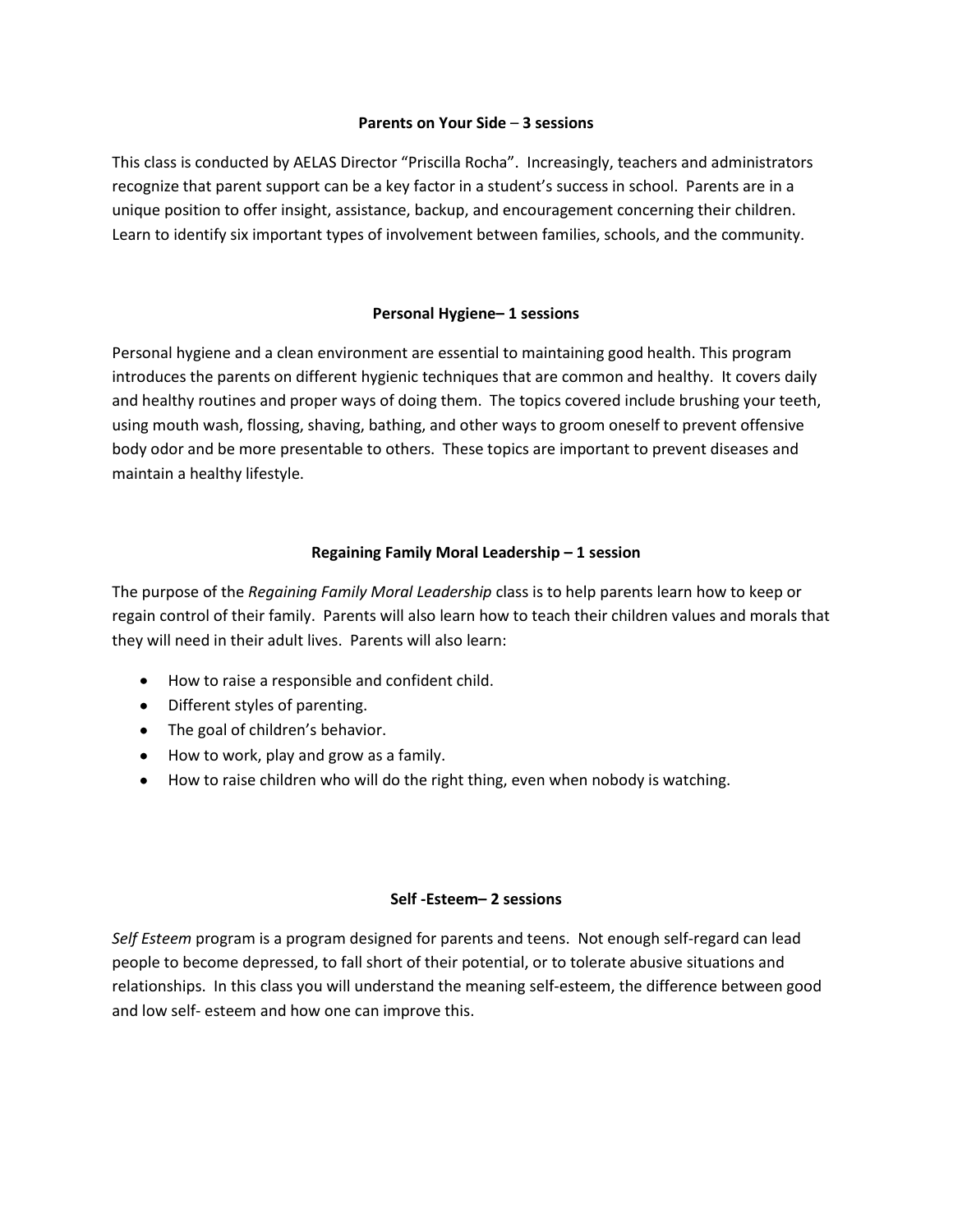#### **Self-Worth versus Material Goods – 1 session**

The serious crisis of suicides is affecting the purchasing power, employment and consumption capacity. The society has favored the excessive consumption of material goods, giving material goods a "disproportionate value". When people began to lose some of their belongings, they felt devalued, creating an imbalance in their lives, they focus on the acquisition of goods instead of their own development. This causes a lot of people to feel worthless and lose their meaning of life. This is the reason that the course *"Self-Worth versus Material Goods"* is given. It teaches the importance of virtues, values, moral and the right way to proceed in life. Participants are taught techniques to strengthen their inner self, a consistent practice of self-respect and respect towards others.

# **Students & Self- Destructive Behavior – 1 session**

Students face a variety of stressful or traumatic circumstances in the course of their everyday lives and may begin to abuse drugs or develop eating disorders to cope with these difficult situations. *Students & Self-Destructive Behavior* details strategies and appropriate steps that school staff members or parents can employ when dealing with troubled students. In "I Can Handle It," when the warning signs are missed, Marcus' drinking problem spirals out of control, and in "I Can't Stop," Brooke's problem with bulimia is covered up until she ends up in the emergency room. These powerful vignettes provide staff members with a springboard for discussion about these vital topics.

# **Surviving High School** (High Schools Only)**—1 session**

From teasing to eating disorders, from academic stress to drug abuse, from depression to violence to suicide. School can become discouraging for students who have achieved the high school level. *Surviving High School* leaves you with an overall better understanding of high school while learning the importance of goals, how to set them and how to prepare for that next step, college.

# **Surviving Summer**--**1 session**

Children tend to lose focus during summer months. *Surviving Summer* gives tips on how to encourage children to stay focused with math, reading and writing. Learn techniques on creating summer structure, eating habits, keeping physically active and activities for overall summer fun.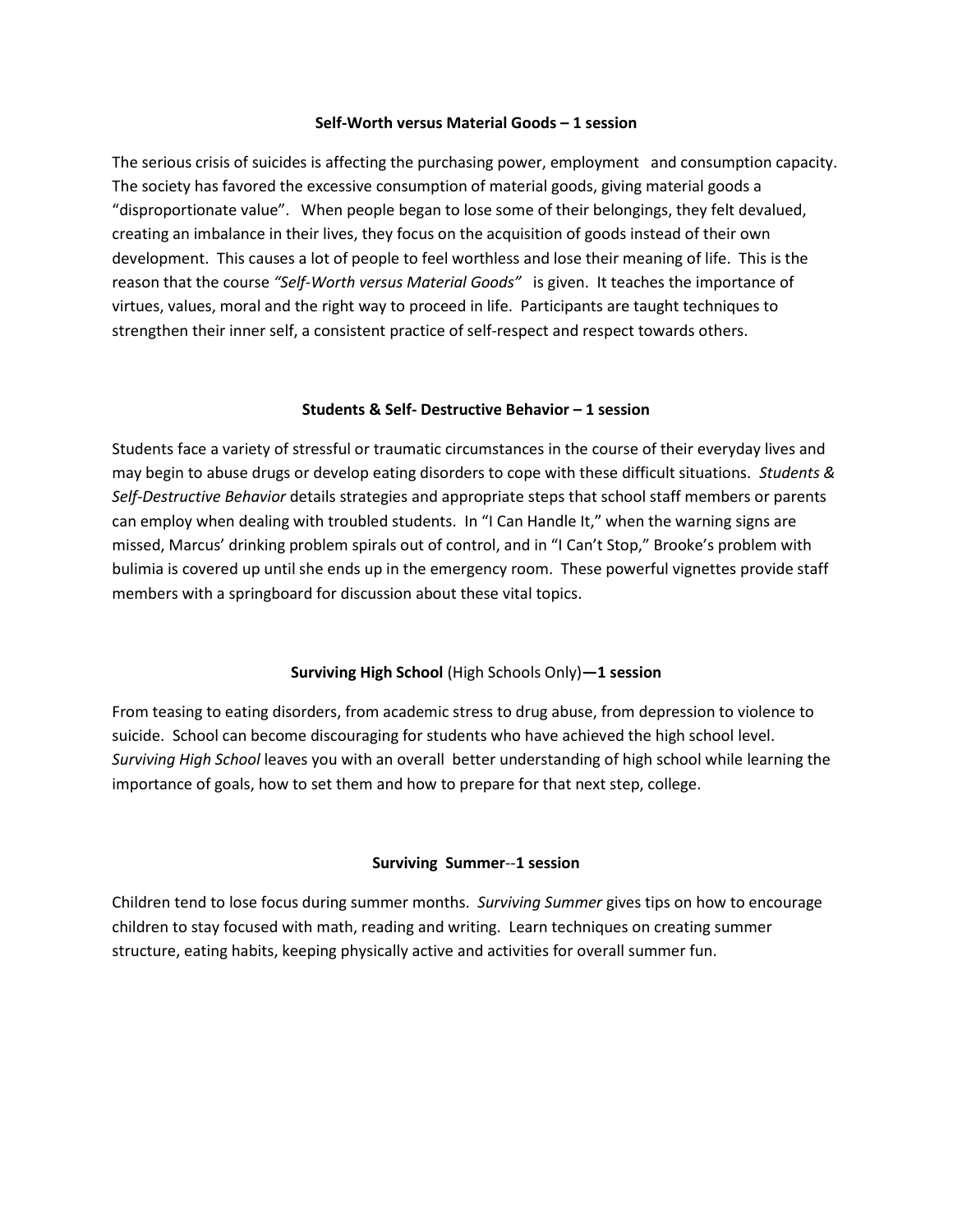#### **Teen Files-- The Truth about Body Image – 1 session**

Teens are faced with many pressures regarding body image, such as the muscle men and waifish fish featured in ads and magazines. This program shows its teenager participants how popular ideas of "beauty" damage teens physically and psychologically. Teens comparing themselves to the "life-size" and completely unrealistic – proportions of Barbie and Ken consumption of steroids and diet pills. Visits to a magazine modeling session and computed graphics artist show how the models and clothing are manipulated and photos are altered to ensure the models' appearance fits the currently accepted image.

# **Teen Files – The Truth about Cigarettes – 1 session**

In this program, we explore the themes of addiction and the dangers of tobacco through the lives of two ambitious teenagers. Teens in record numbers are becoming hooked on tobacco. The world's view on smoking cigarettes has changed dramatically over the last century. The habit was once considered to be cool, sexy, good for your health, and widely enjoyed by many people. No one could be seen acting in a movie without a lit cigarette in their hand! Today, smoking is considered to be a nasty addictive habit that can dill many teens and those around them.

# **Teen Files – The Truth about Drinking – 1 session**

Alcohol kills more than five times the number of people killed by cocaine, heroin, and every other illegal drug combined. Yet for today's teenagers, alcohol is the number one drug of choice. It is considered "cool" by many teens to drink as much as they can in social situations involving their peers. Few if any of these young people think about the consequences. In this program, teens who are current drinkers see firsthand what the potential consequences of alcohol use from every perspective, including: how drink impairs of person's coordination, vision, and reaction time; how the brain and other organs suffer lasting damage from alcohol use; how a drug person really drives; and how drinking can lead to spending months in a rehabilitation center.

# **Teen Files – The Truth about Drugs – 2 sessions**

*The Truth about Drugs* is a powerful program than graphically demonstrates to teens the effect of various types' drug on their self, friends, babies, and family. The damage drug do to their body is not always apparent and today teens often overlook the dangers they face when using such as rape, homelessness, suicide, jail time, and the inability to focus and study.